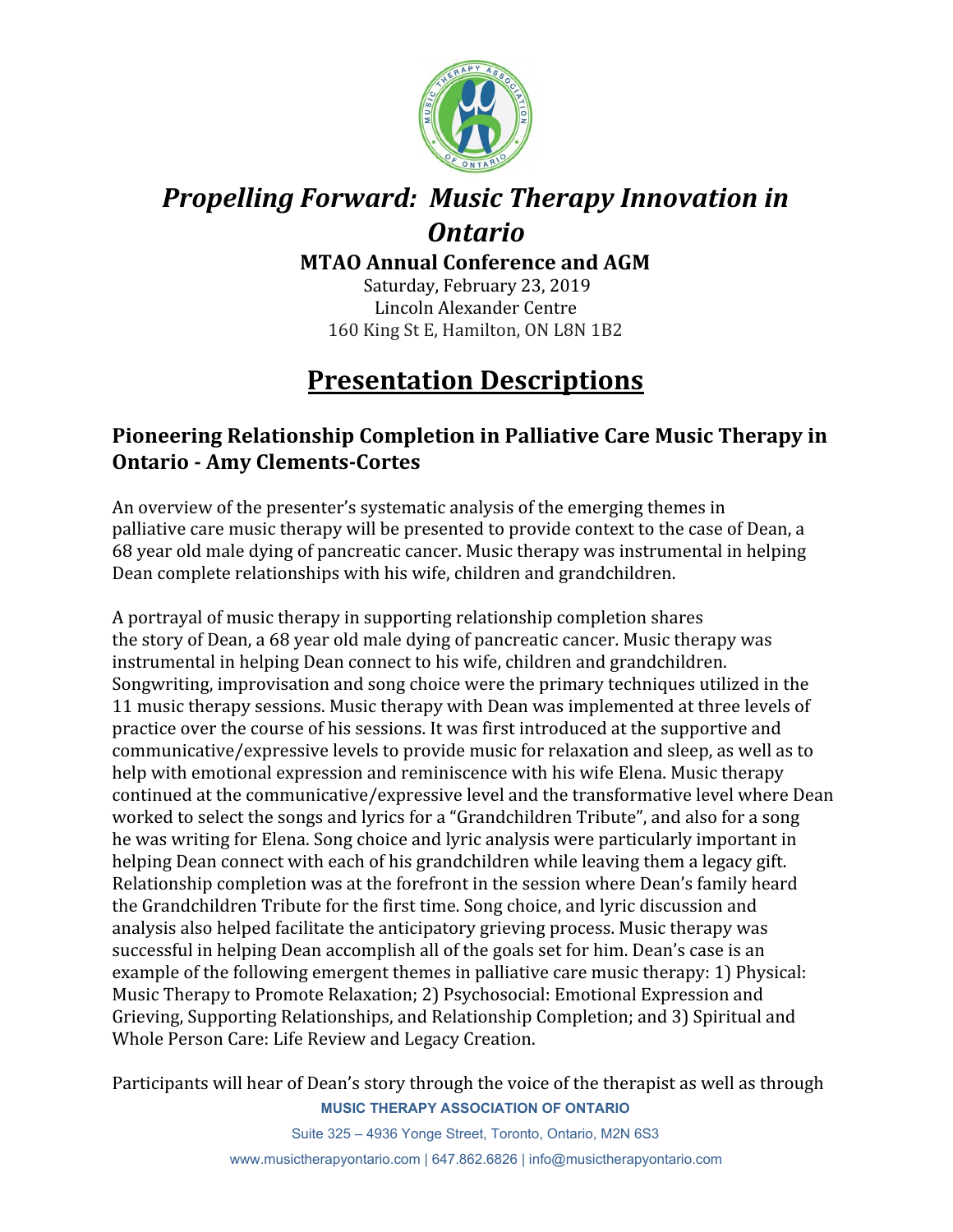

direct quotes from Dean and his wife. Video and audio clips will be shared with the audience. The presenter has pioneered relationship completion in palliative care music therapy and has published multiple articles, doctoral thesis and a further book on the topic. Discussion and question period at the end will follow the lecture style presentation.

*Amy Clements-Cortes, PhD, RP, MT-BC, MTA, FAMI, NMT-Fellow, is Assistant Professor, MaHRC, University of Toronto; Instructor and Supervisor, Wilfrid Laurier University & Ryerson; Music Therapist and Registered Psychotherapist. Amy is Past-President of the WFMT, and Managing Editor: Music and Medicine journal. She has multiple peer reviewed publications, including: "Voices of the Dying and Bereaved"*

### **Jungle Jamboree - Kristin L. Baker**

"Come, come along, play your drum and sing a song, time to dance, you and me at the Jungle Jamboree…"

Join us as Kristin Baker describes and displays the original musical film production of Jungle Jamboree! Starring 8 students diagnosed with autism spectrum disorder, it was the perfect recipe for an innovative after school program where product oriented vs. process oriented experience can be examined. With music, art, drama, creativity, fun and opportunity, it is a red carpet experience not to be missed!

*Kristin L. Baker, BA, BMT, RP, MTA, M.ADS, Practicing music therapy for almost 2 decades in the Niagara Region, Kristin L. Baker, owner of Vibrance Music Therapy, has worked with persons with a variety of diagnoses in many settings. As an accredited music therapist and Registered Psychotherapist, Kristin focuses her practice on creative programs including being the co-creator of a Music and Speech Therapy program called Sing and Say with a Speech Language Pathologist. Kristin has a Master of Applied Disability Studies with a specialization in Applied Behaviour Analysis and is currently employed as an ABA Supervisor with the Niagara Catholic District School Board.*

## **Music Therapy in a Correctional Institution for Women - Daniel Allen**

This presentation outlines clinical work facilitated by the presenter within a federal correctional institution for women as part of a graduate level music psychotherapy placement. This presentation focuses specifically on the clinical interventions/models used, reflections of the presenters experiences, and the challenges of encouraging openness and reflective thought within a restrictive environment. The latter portion of this presentation focuses on some of the ethical dilemmas faced each day by the presenter, which are demonstrated through case examples.

#### **MUSIC THERAPY ASSOCIATION OF ONTARIO**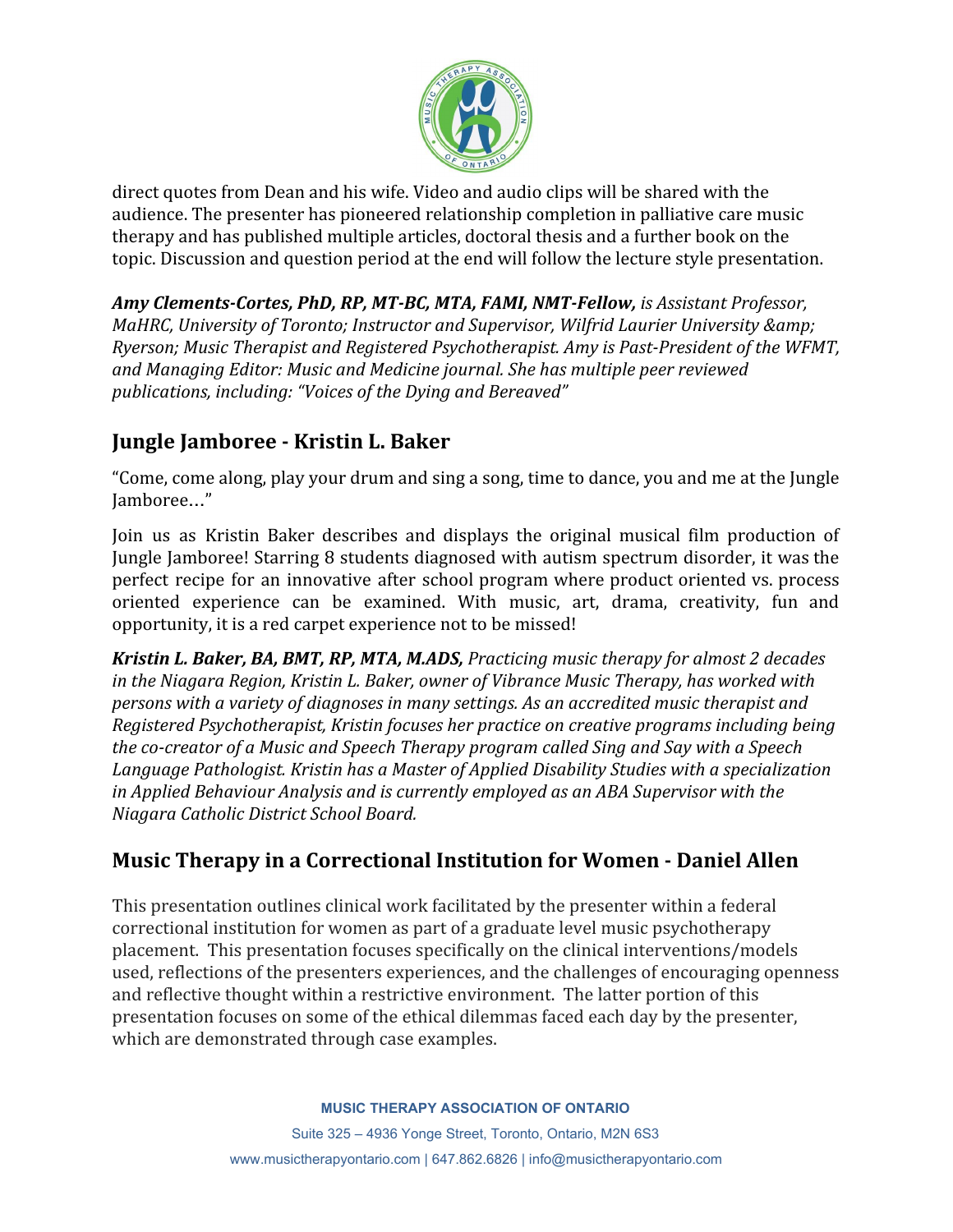

*Daniel Allen, MMT, MTA. BMT, completed his Bachelor of Music Therapy degree at Wilfrid Laurier University in June 2014. He became a certified music therapist in October 2015 and started his private practice Allen Music Therapy in November 2015. His practice provides developmental music therapy sessions and adapted music lessons to clients of various ages and diagnoses. While he currently works primarily with children with developmental disabilities and attention deficits, he has also begun working increasingly with Alzheimers/Dementia patients, Deaf-Blind individuals, and adults with an acquired brain injury. In September 2017 Daniel returned to Wilfrid Laurier University to complete a Master of Music Therapy degree, doing so in August 2018. It was during this training that he participated in a clinical placement at a federal correctional institution, which serves as the inspiration for his presentation today. He also completed a major research project on how to expand the use of functional guitar techniques in clinical settings.*

### **Effective Allies: Why Long-Term Care Homes Need Music Therapists! - Melissa Jessop**

In Ontario, a large percentage of music therapists work with residents in long term care homes, but are we really working to our fullest potential? Do our workplaces even understand or utilize the many aspects of our musical talents and creative expertise? Are we collaborative in our approaches and inspired by the diversity of our clients? Are we keeping ourselves 'open', stepping outside of comfort zones, and envisioning opportunities that focus on the musical wellness of our clients?

Through an enthusiastic lecture-style presentation, Melissa will provide examples of inspirational ways to breathe new life into what many have referred to as 'entry-level' work. If your clinical work seems status quo, mundane and stale, there is a problem! Through advocacy, community music therapy, and non-traditional collaborations, Melissa will offer practical ideas for music therapists seeking to enhance their clinical work, professional profile, and client experience in long term care.

*Melissa Jessop, RP, MMT, MTA, obtained her undergraduate and graduate music therapy degrees from Wilfrid Laurier University (1994, 2003). She is an active clinician, and specializes in the area of music therapy and dementia care, where she continues to learn from and be inspired by her clients everyday. She is a Registered Psychotherapist, and has extensive experience as an internship and university practicum supervisor.*

#### **Music Therapy: Anchored in Beauty - Ruth Roberts**

Many clinical and research initiatives seek to validate music therapy within traditional biomedical models of evidence-based practice. What is the value and role of beauty in our clinical work within the current healthcare context? In the midst of the myriad of

**MUSIC THERAPY ASSOCIATION OF ONTARIO**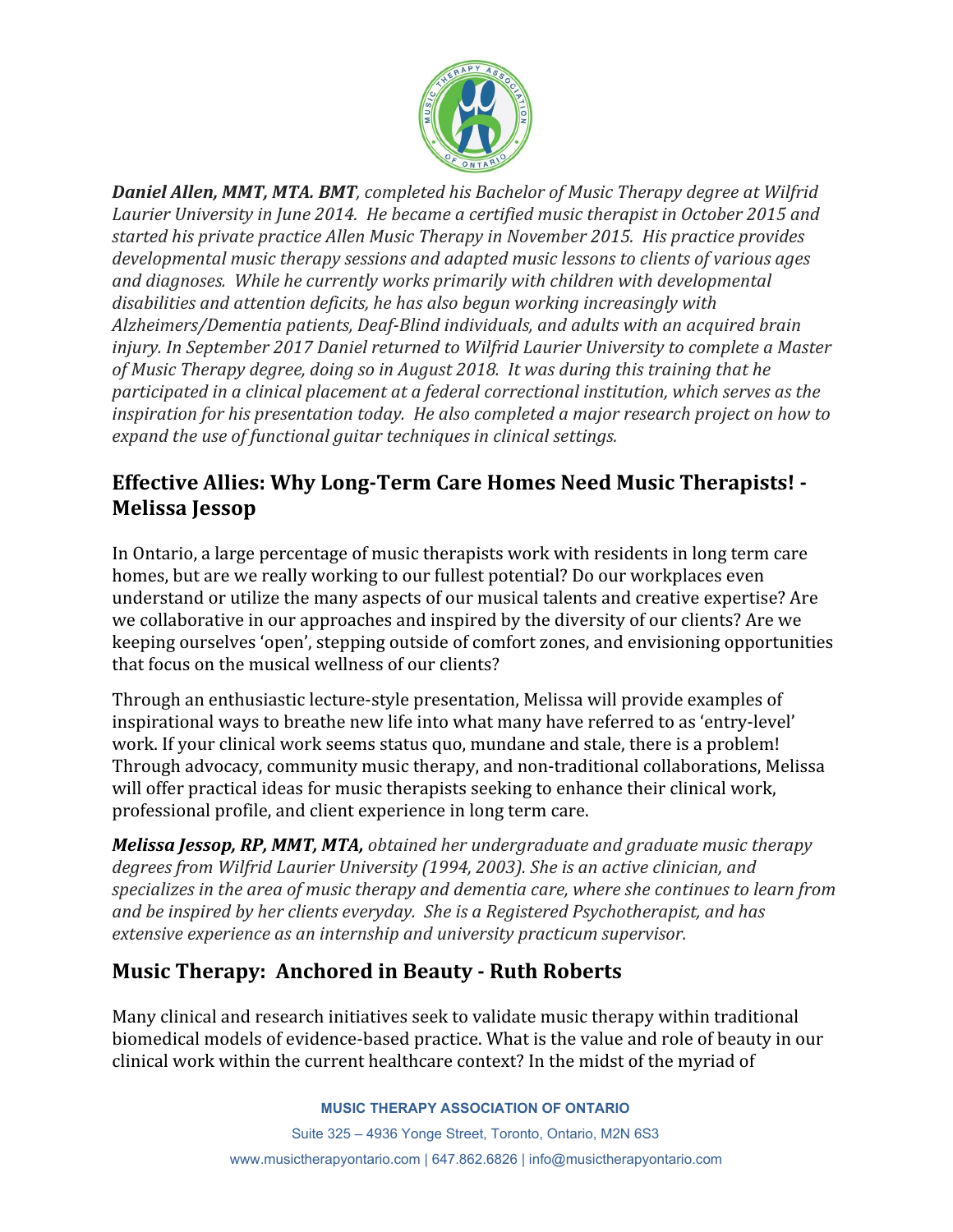

opportunities, challenges and pressures that we are presented with, how do we awaken to its presence? Is it integral to our own regeneration and renewal as therapists?

Through a weaving of story, art, poetry and music, Ruth will explore the premise that beauty defines the essence of our work and sustains the human spirit. As we encounter and befriend suffering, we may elicit beauty in the unexpected places and encourage its transforming presence.

To this end she will consider and reflect on personal and professional experiences that have occurred over twenty- one years of working with hospitalized infants/ children and families, adults and children in end-of-life care, elderly persons living with dementia, children and teens in grief support, and Guided Imagery and Music clients.

*Ruth J. Roberts, RP, MMT, MTA, FAMI, is a Music Therapist and Registered Psychotherapist with a background as a registered nurse in variety of places and with persons of diverse cultural heritage. She was born and raised in Lynn Lake, Manitoba, a small mining town 600 miles north of Winnipeg, where she was embraced by the splendour of endless lakes and vast untamed wilderness. Many First Nations persons graced her childhood home and life. She holds a Masters in Music Therapy degree and initiated music therapy at Sick Kids Hospital in Toronto, ON. in 1999. She currently provides part-time clinical service for children and families in Critical Care and Cardiology. Her private practice includes nursing home residents and 'Guided Imagery in Music' (Bonny Method) clients. She had the privilege of designing and facilitating grief support groups for children and teens through Hospice Peterborough Ontario for several years. She occasionally performs on the flute, piano or guitar. Ruth served as Ethics Chair for the Canadian Association of Music Therapists for four years and has given conference presentations in Canada and internationally. She enjoys the peace and delight of living in the country near the village of Millbrook, ON.*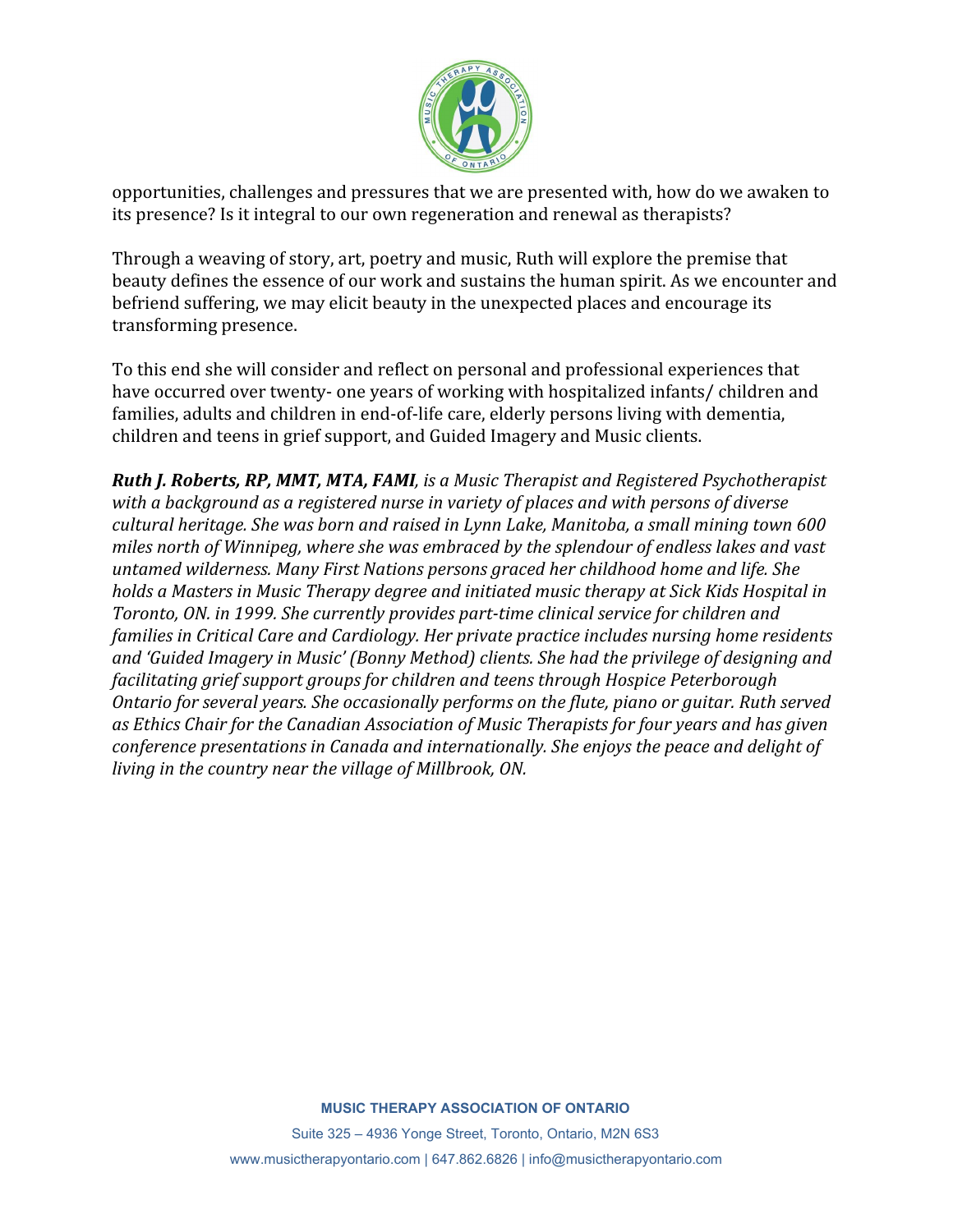

## **Poster Presentations**

### **Interbrain Electroencephalography (EEG) Signal Synchronization Among Non-verbal Children/Youths with Severe Disabilities, Their Parents, and Music Therapists - Kyu Kang**

Non-verbal children with severe disabilities encounter difficulties communicating, which may lead to social isolation.Research using Electroencephalography (EEG) have investigated the idea that empathy, the essential emotion for social interaction, is coupled with brainwave synchronizations. This suggests that one way we can understand non-verbal population is the measurement of brainwave synchronizations with EEG. However, there has been no study investigating interbrain synchronization of non-verbal children. Research has shown that music and the relationship between parents and children are important aspects when non-verbal children build social relationships. Therefore, this study will explore whether music and family contact time influence interbrain synchronizations while non-verbal children are interacting with music therapists during the sessions.

Non-verbal children (n=30), age range 8-18 years, their parents (n=30), and music therapists (n=3) will wear different EEG cap to measure brainwaves simultaneously during 4 music therapy and 4 storytelling sessions. To explore how family contact time influences the children's social interaction, children will be placed in three different groups based on family contact time. The parents will watch the therapy sessions in a separate room. The strength and directionality of interpersonal brainwave synchronizations among participants will be analyzed across the type of sessions and family contact time.

The results of this study will help us to understand how music supports non-verbal children to develop their social interaction. Moreover, such neural attunement can also be used for an objective assessment of children's satisfaction with the ongoing therapy, and in turn, for tailoring the therapy to maximize children's need.

### **Therapeutic Instrumental Music Performance - Catherine Haire**

Research has shown that music engages the brain bilaterally throughout cortical and subcortical regions, accessing extended sensorimotor, cognitive and affective networks. This research explores the hypothesis that use of these shared neural networks allows neurologic music therapy interventions targeting upper extremity motor control to promote plasticity and functional improvements in persons recovering from a

#### **MUSIC THERAPY ASSOCIATION OF ONTARIO**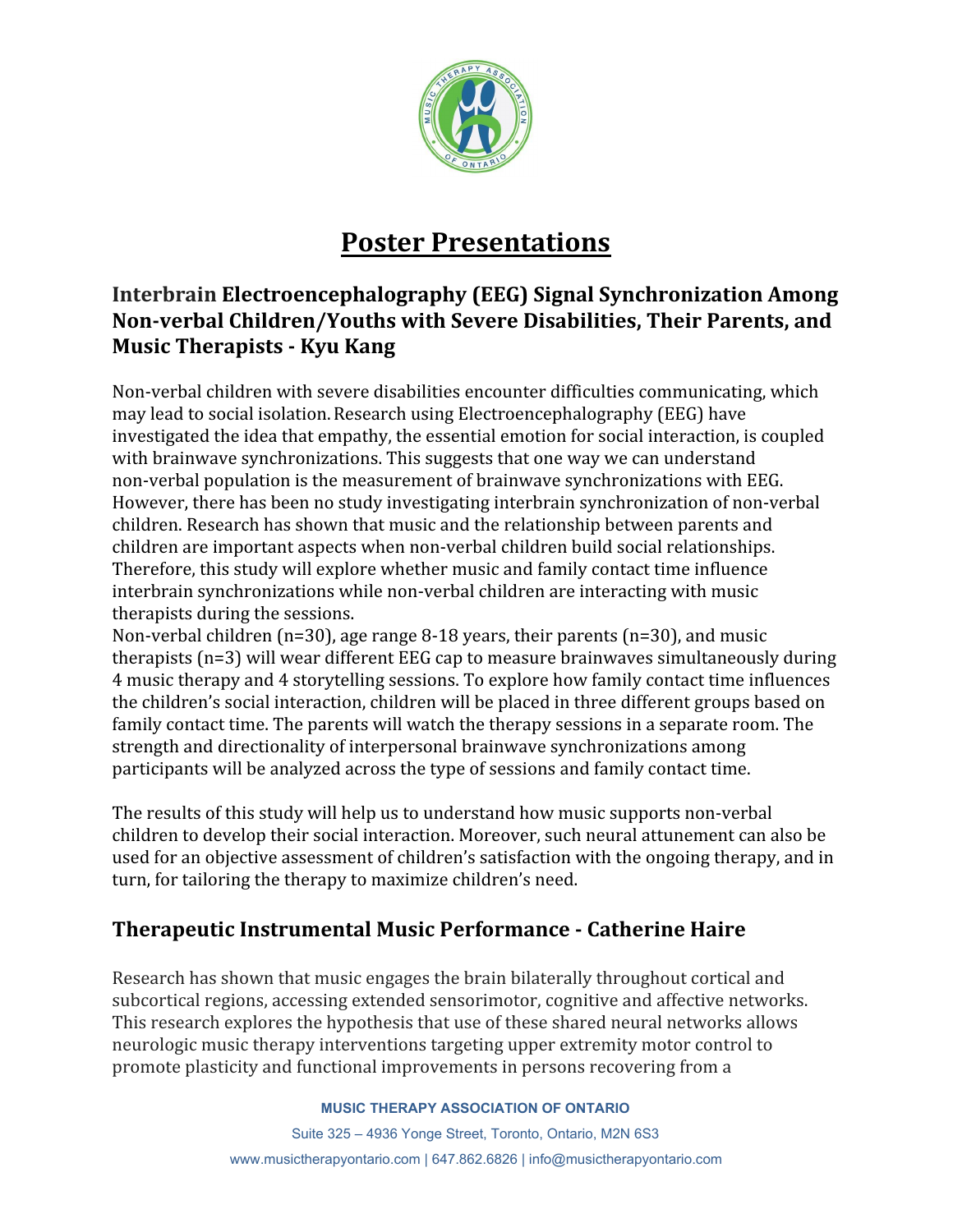

cerebrovascular accident. The potential therapeutic benefits of these interventions on attentional processes and affective responding will also be examined.

#### **Enhanced Control in Musicians as Measured by an Auditory Stroop Task - Vivek Sharma**

A stroop task involves consciously inhibiting word responses during perceptual naming tasks. Auditory versions using pitch naming also exist (e.g., presenting words "low/high" with 2 corresponding pitches). Stroop task has a neural index involving a large negative going neuroelectric deflection between 400 - 600 ms (N450). Inhibition and neural resource re-allocation during information conflict is not well understood in musicians. Musicians may accrue advantages in auditory Stroop Task through increased sensory acuity from prolonged exposure to pitch classification. Evidence exists showing that Absolute Pitch possessors may encode pitches into verbal labels directly on extraction of the pitch feature from isolated tones, while Relative Pitch might apply schematic processing and working memory to manipulate abstractions that encode information for multiple tones. All musicians are faster than non-musicians during incongruent conditions despite evidence of interference. ERPs and sources seem to be modulated for musicians. Possible training related neuroplastic changes to executive functioning and conscious inhibitory control from effortful manipulation of constantly shifting abstractions and tagging verbal encodings to pitch information, allowing for efficient enhancement of selective attention and neural resource allocation of limited electric power.

### **Vocal Intonation Therapy with an Individual with Autism: Assessing Potential for a Prospective Study - Nicole Richard**

Objectives: 1) To investigate the feasibility of using a) the reported therapy session design and b) the clinical assessments tested during therapy with an individual, for use in a potential future study. 2) To investigate how VIT can improve auditory awareness and control in a young adult with ASD.

## **The Online Conference for Music Therapy - Aksana Kavaliova-Moussi**

Online education and professional development for music therapists is relatively new. Until 2011, there were no continuing education options other than live attendances or correspondence courses. A small team of music therapists from Canada, Bahrain and the USA founded the Online Conference for Music Therapy (OCMT) in 2010. In 2015, the OCMT became a 501(c)3 non-profit organization registered with the State of Maryland in the United States. Today, the OCMT remains a unique 24-hours live online event where professionals and students from around the world meet to learn, network, disseminate

#### **MUSIC THERAPY ASSOCIATION OF ONTARIO**